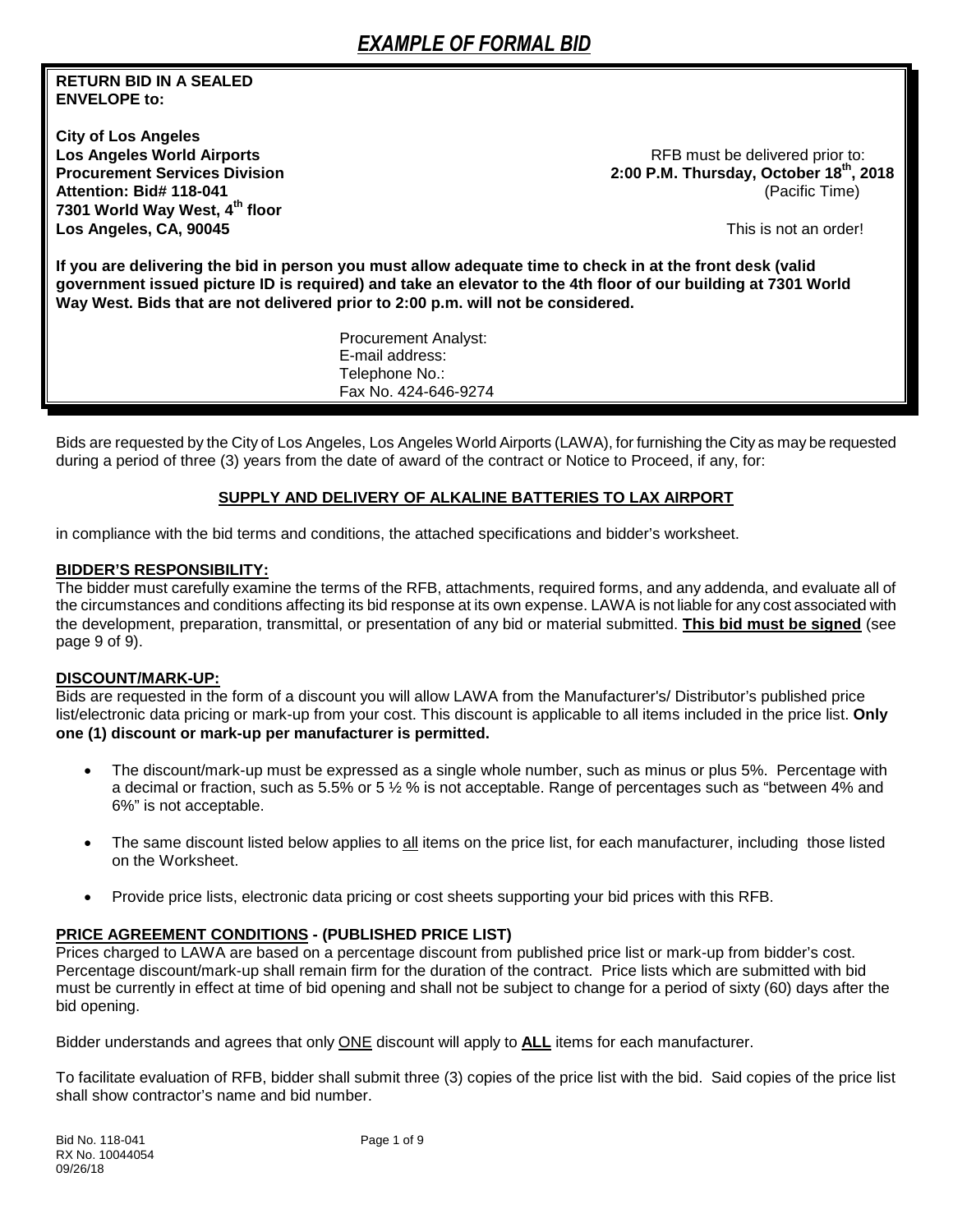#### **Note**:

For price verification, bidders shall clearly mark line items in their price lists corresponding with the line items in the Bid Price Worksheet.

## **Submission of electronic pricing data (CD, Website, etc.) is highly desired.**

If prices on the price list are raised, LAWA reserves the right to accept such raises or to cancel such items from the contract. LAWA is to be given benefit of any decline in prices immediately upon the effective date of such decline. Changes in price list shall be effective on the date the notice of change is received by the Procurement Services Division, or at a later date designated by the Contractor. Increases in Price Lists shall not be retroactive.

Specifications and conditions in the RFB shall supersede any conflicting conditions in price lists.

Copies of new or revised Price List shall be sent immediately to Procurement Services Division, at 7301 World Way West, 4 th Floor, Los Angeles, CA 90045, Attn: Procurement Analyst*.* Price list shall show contractor's name along with the contract purchase order/outline agreement number.

## **BID PRICES VERIFICATION WORKSHEET:**

This worksheet is for the purpose of establishing prices and comparing bids. Enter your bid prices on the attached worksheet.

**NOTE:** Failure to complete this worksheet may nullify the bid.

## **State below your Bid Total as computed in the Worksheet:**

**\$\_\_\_\_\_\_\_\_\_\_\_\_\_\_\_**

## **BIDDER'S CONFERENCE**

Prospective bidders are invited to a bidders' conference at 10:00 a.m. on **Thursday, October 4th , 2018**, at the Procurement Services Division office, 7301 World Way West, 4<sup>th</sup> Floor, Los Angeles, CA 90045 (see attached map).

Bidders shall bring a copy of the RFB (downloadable from [www.labavn.org\)](http://www.labavn.org/) and two business cards. Additional information regarding the bidder's conference may be obtained from the Procurement Analyst by e-mail. Department personnel will be available to answer questions related to this project.

Sign Language Interpreters, assistive listening devices, or other auxiliary aids and/or services may be provided upon request. To ensure availability, you are advised to make your request at least 72 hours prior to the meeting you wish to attend. For additional information, please contact: LAWA ADA Coordinator at (424) 337-5005.

## **DIRECTIONS TO THE PROCUREMENT SERVICES DIVISION**:

Los Angeles World Airports - **7301 World Way West, 4th floor**, Los Angeles, 90045 405 (South) or (North) to 105 (West) 105 (West) to the end (Imperial Highway) Imperial Highway (West) approx. 3 signal lights to Pershing Drive At Pershing Drive, turn RIGHT At World Way West (North), turn RIGHT Proceed eastbound to the third signal light at Administration Road, turn LEFT into the parking lot DO NOT park in the Assigned Spaces in front or side of the building The Procurement Services Division is on the  $4<sup>th</sup>$  floor (7301) of the 10 story high rise building Note: Ample parking is also available across the street.

## **AWARD OF CONTRACT:**

Award of the contract will be made after investigation of the responsibility of the low bidder. The bid will be awarded to the lowest responsive and responsible bidder meeting the requirements of the specification.

## **ADDITION OF PRODUCTS OR SERVICES TO CONTRACT:**

Should LAWA have a need for an item, product, brand, commodity or service or a combination of the same, that could not be anticipated at the time of drafting the specification or scope of work for the bid, but is related to the performance of the contract, bidder/contractor understands and agrees to source the item, product, commodity or research the cost of the service in question and submit in writing a fixed price quotation including labor and freight, to the LAWA contract manager.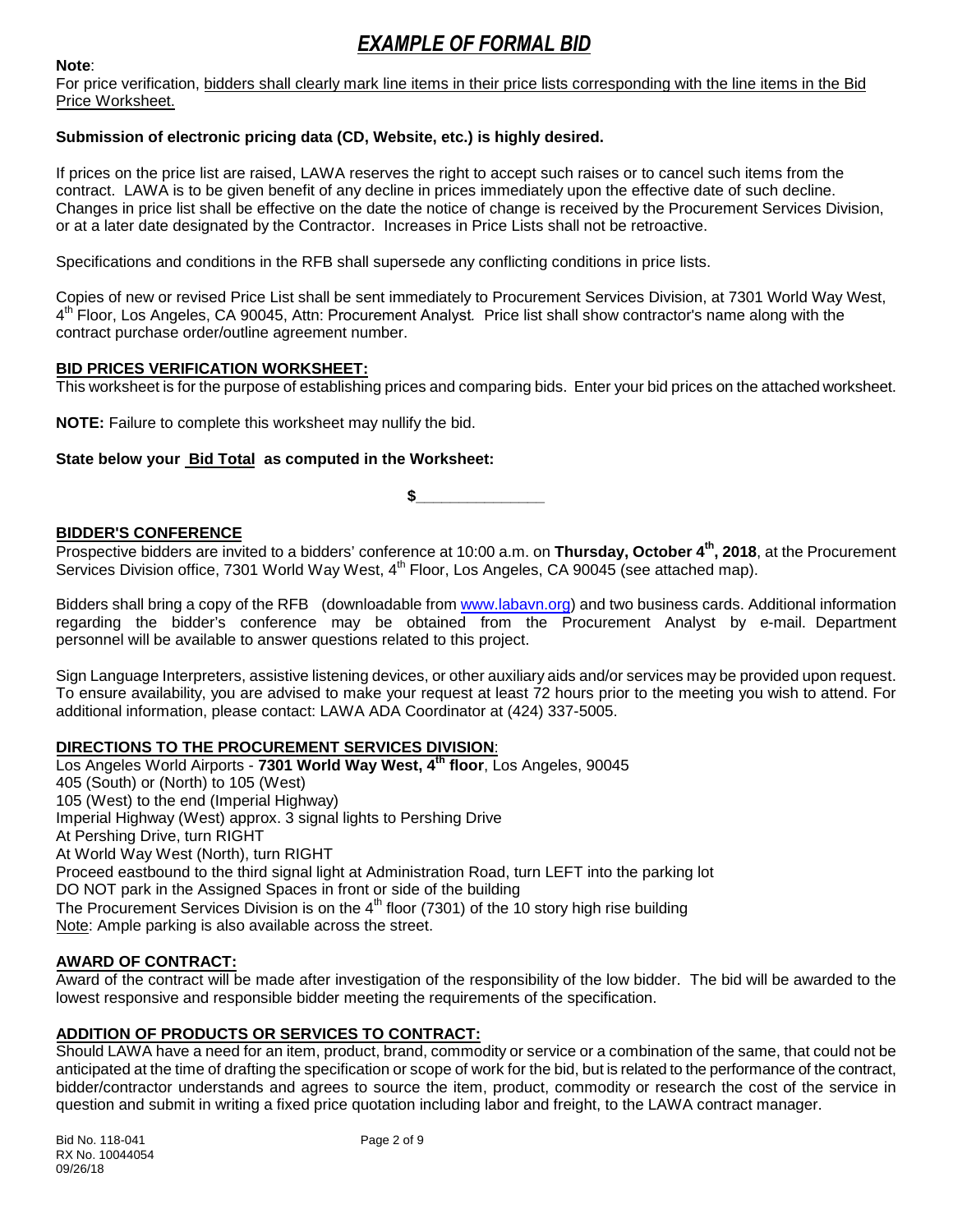LAWA reserves the right to accept the offer, reject the offer and obtain the item, product, brand, commodity or service or a combination of the same by other means. Accepted contractor offer including background documentation will become part of the contract. Price adjustment provision in the bid shall apply to any item, product, brand, commodity or service or a combination of the same added to the contract.

## **BID:**

The bid must be made on the bid form provided and shall not be reprinted, stapled or bound. Bidders must return ALL pages of the bid and the Administrative Requirements. The bid must state the amounts for which the bidder proposes to supply all material and perform all work required by the plans and specifications. All blank spaces in the bid must be properly filled in, and the phraseology must not be changed. Any space left blank, any unauthorized addition, condition, limitation, modification, or provision attached to the bid may render it non-responsive and may cause its rejection. Alterations by erasure or interlineation must be explained or noted on the bid over the signature of the bidder. No bid received after the due date and time will be considered.

Bidders must acknowledge receipt of all addenda in the space provided below:

| Addendum 1 (if issued)      | Addendum 2 (if issued)             |
|-----------------------------|------------------------------------|
|                             |                                    |
| Addendum 3 (if issued)      | Addendum 4 (if issued)             |
| Signature: ________________ | Signature: _______________________ |
| Addendum 5 (if issued)      | Addendum 6 (if issued)             |

## **BID FORMAT:**

**All bidders are required to submit:**

- **One (1) completed original hardcopy of the bid (RFB and Administrative Requirements), and**
- **One (1) electronic Adobe PDF of the bid (RFB and Administrative Requirements) on a clearly labeled CD, DVD or USB Flash Drive.**

## **COMMUNICATION WITH LAWA:**

Any communication regarding this Request for Bid must be addressed by e-mail to Procurement Analyst.

## **COOPERATIVE ARRANGEMENTS (Piggybacks):**

From time to time, other City of Los Angeles Departments and/or other governmental agencies outside the City may want to make purchases using the price(s), terms and conditions of any contract resulting from this bid. State below whether you will allow such purchases:

State below if option is granted for the use of resulting contract by "other governmental agencies":

Yes No Initials Firm Name:

## **RIGHT TO REJECT BIDS:**

LAWA reserves the right to reject any and all bids and waive any informality in such bids when to do so would be to the advantage of the City.

After the bids have been opened and declared, no bid shall be withdrawn except with the consent of LAWA, but the same shall be subject to acceptance by LAWA for a period of three (3) months.

LAWA reserves the right to reject the bid of any bidder who has previously failed to timely and satisfactorily perform any contract with the City.

## **SPECIFICATION CHANGES:**

If provisions of the Detailed Specifications preclude bidder from submitting bid, the bidder may request in writing that the specifications be modified. Such request must be received by the LAX Procurement Services Division **at least five (5) working days** before bid opening/due date. All bidders will be notified by Addendum of any approved changes in the specifications.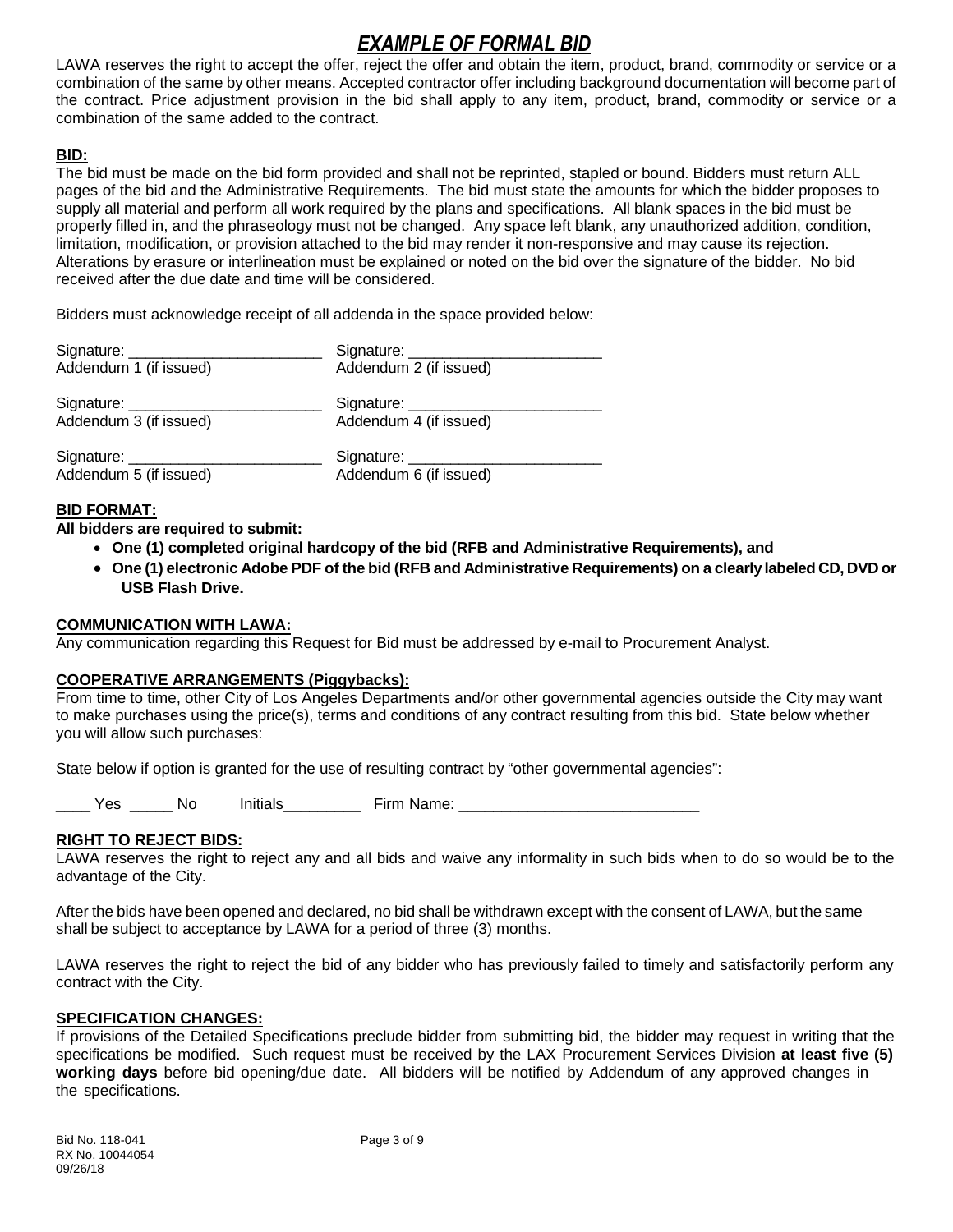## **SALES TAX:**

Do not include sales tax in your Bid. Sales Tax will be added at time of order.

#### **ESTIMATED EXPENDITURE**

Total expenditures under this contract are estimated to be \$149,984.00 over 3 years. No guarantee can be given that this total will be reached or that it will not be exceeded. Contractor agrees to furnish more or less at the unit prices quoted in accordance with actual requirements throughout the contract period.

#### **ESTIMATED QUANTITIES:**

The quantities stated herein are estimates only of LAWA's requirements. No guarantee can be given that this total will be reached or that it will not be exceeded. Contractor agrees to furnish more or less than the estimates in accordance with actual needs as they occur throughout the contract period at the unit price(s) quoted.

#### **ADDITIONAL QUANTITIES:**

LAWA desires the option to purchase additional quantities stated in the worksheet. State if you will accept orders for additional quantities at the same prices, terms and conditions, providing additional quantity does not exceed that amount stated in the bid and providing the City exercises option within one (1) year from bid due date.

\_\_\_\_\_ Option Granted

\_\_\_\_\_ Option Not Granted

If option is not granted, state length of time prices are good and additional orders acceptable.

Prices good until: \_\_\_\_\_\_\_\_\_\_\_.

#### **NEW AND UNUSED:**

The equipment furnished shall be a new and unused, current model. If and when parts and/or materials are to be provided, they will also be new and unused.

#### **DEFECTIVE PARTS/MATERIALS/EQUIPMENT:**

The contractor agrees to replace any and all defective parts/materials/equipment supplied under the contract, as determined by LAWA Project Manager, at no cost to LAWA.

## **WARRANTY**

The contractor shall guarantee all material furnished, for a period of one (1) year after the date of final acceptance of the Work (free parts and labor for defective material on workmanship or failure to operate properly). Neither the final acceptance nor the final payment nor any provision in the contact documents shall relieve contractor of responsibility for faulty material or quality of work. The Project Manager shall give notice of observed defects to the contractor with reasonable promptness. Contractor shall remedy the defects and pay for any damage to other work resulting there from which appears within one (1) year after final acceptance. Whenever applicable, equipment furnished shall bear the Underwriter's Label.

#### **RETURN OF STOCK ITEMS**

Full credit shall be granted to LAWA for stock items if returned to contractor in original packaging within two (2) weeks of delivery date. The contractor shall be responsible for the pick-up of any erroneous items received in response to orders placed by LAWA personnel, at no charge to LAWA.

## **EQUIPMENT/PARTS/MATERIALS EVALUATION:**

The apparent successful bidder may be required to provide one unit of the same capacity and configuration as unit offered for evaluation by LAWA within 20 days after the bid opening date and prior to the award of a contract. LAWA will be the sole judge in determining the acceptability of the unit offered.

#### **TESTS:**

Representative samples may be taken from each delivery and tested for compliance with specifications. Testing costs will be paid by LAWA for samples that comply. If samples do not comply with requirements, the expense of testing will be charged to the vendor and delivery will be rejected. The vendor will be required to pick up the rejected material as soon as possible.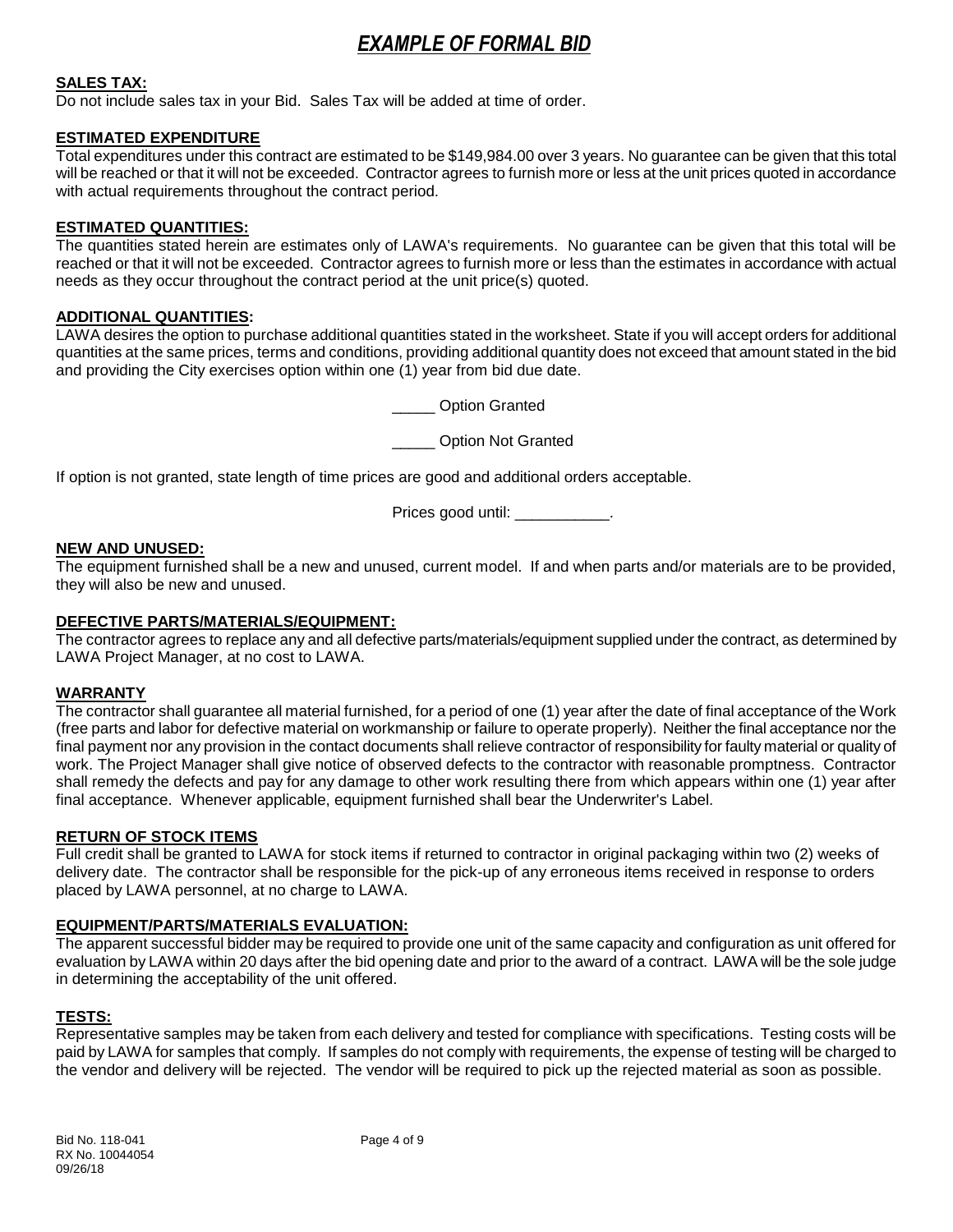#### **ILLUSTRATIVE AND TECHNICAL DATA:**

Bidder is to submit with bid, complete illustrative and technical data on goods/equipment proposed to be furnished. Failure to furnish such data may void bid.

#### **HAZARDOUS SUBSTANCES:**

This specification includes products which may contain hazardous substances shown on the list prepared by the Director of Industrial Relations of the State of California pursuant to California Labor Code Sections 6380-6396. A Material Safety Data Sheet (MSDS) prepared in compliance with Title 8, California Administration Code, Section 5194, shall accompany this bid.

If any of the ingredients of the product is a carcinogen as shown on the most current list prepared by the International Agency for Research on Cancer (IARC) bidder shall separately identify such ingredients as a carcinogen. Bidder is advised that the product will not be accepted unless (1) the product may be used safely and (2) no acceptable non-carcinogenic substitute is available.

A copy of the MSDS shall accompany each shipment of the product to a LAWA facility. The product shall be delivered in containers labeled with a common chemical name of the product and the common or technical name of each of the chemical ingredients of the product, together with a statement of precautions to be taken in the use of the product.

#### **DELIVERY COSTS:**

Prices quoted shall include all delivery and pickup loading and unloading charges to LAWA at: 7409 World Way West, Los Angeles, CA. 90045 Bidder/contractor owns goods in transit and files any claim with shipper/manufacturer for any loss or damage.

#### **DELIVERY TIME:**

LAWA requires delivery within 3 to 5 calendar days after receipt of orders. The bidder shall state in his proposal the time by which delivery will be made:  $\qquad \qquad$  (calendar days).

#### **TERMINATION OF CONTRACT:**

#### FOR CONVENIENCE:

LAWA may terminate this contract without cause and without liability for costs or damages, upon giving the contractor a thirty (30) day advance written notice or as otherwise provided herein.

#### FOR CAUSE:

LAWA may terminate this contract for cause and without liability for damages as follows:

- A. In the event contractor fails to abide by the terms, covenants and conditions of this contract, LAWA shall give contractor written notice to correct the defect or default and, if the same is not corrected, or substantial steps are not taken toward accomplishing such correction, within ten (10) days after LAWA's mailing such notification, LAWA may terminate this contract forthwith upon giving contractor a ten (10) day written notice. LAWA shall be the sole judge of the contractor's contract performance.
- B. Unscrupulous or illegal conduct by the contractor or its agents(s) affecting LAWA shall be grounds for immediate and unconditional termination of the contract, with or without further notice. LAWA shall be the sole judge of the contractor's conduct and the effect of that conduct on LAWA.

Upon notice (written or otherwise) to the contractor of LAWA's decision to terminate the contract, the contractor shall be responsible to immediately and forthwith surrender to LAWA, all LAWA property, including items of authority (badges, permits, etc., issued by LAWA) that are in the possession, custody, and care of the contractor and/or its agent(s).

#### **CONTRACTOR'S PROBLEM LOG:**

If services and/or delivery fall below an acceptable level, as determined by the Project Manager or his/her designated representative, the Project Manager shall notify the contractor in writing of the problems. This notification shall be in the form of a "Notice to Correct Unacceptable Service." The contractor shall respond in writing to the Project Manager, indicating what steps are being taken to correct the unacceptable service. If the unacceptable service is not corrected after the contractor receives the "Notice to Correct Unacceptable Service," payment may be withheld by LAWA until corrections are made.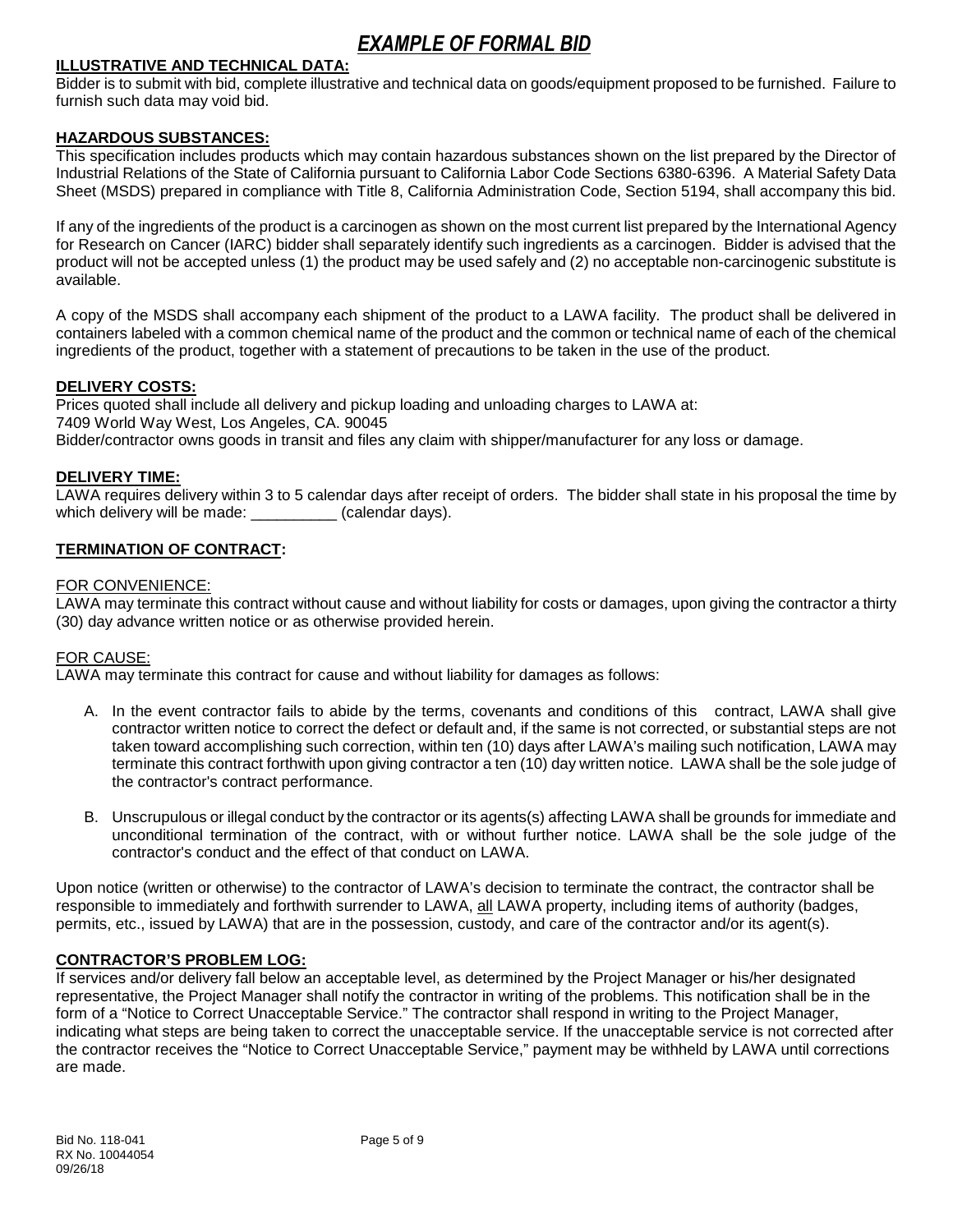If unacceptable service continues after the contractor receives the "Notice to Correct Unacceptable Service" or if the contractor receives three such notices, LAWA may terminate the contract as set forth in the Termination section of this Bid.

## **REFERENCES:**

Bidders are required to **PRINT** below a list of companies/agencies for which they have performed similar work/services and/or supplied goods/equipment under similar conditions as required in this bid over the last five (5) years, including name of contact person, telephone number/email address, address, date/description of project:

|                            | $\overline{2}$ | 3 | 4 |
|----------------------------|----------------|---|---|
| <b>Company Name</b>        |                |   |   |
| <b>Address</b>             |                |   |   |
| <b>Phone Number</b>        |                |   |   |
| <b>Email Address</b>       |                |   |   |
| <b>Contact Person</b>      |                |   |   |
| <b>Project Date</b>        |                |   |   |
| <b>Project Description</b> |                |   |   |

## **SMALL LOCAL BUSINESS (SLB) PROGRAM:**

Companies certified as a Small Local Business with the City of Los Angeles are given a preference applied to bid contracts of \$100,000 or less. A 10% preference (discount) is given to the bids of SLB certified companies. The preference is determined by taking 10% of the lowest bid that is proposed by a non-certified SLB company, and subtracting that amount from the bid of the SLB certified company. If after the preference, the SLB's bid is less than or equal to the lowest non-certified company's bid, the SLB will be awarded the contract.

In order to be given the bid preference as a certified SLB, your SLB application must be received and approved at the Department of Public Works, Bureau of Contract Administration, Office of Contract Compliance, Centralized Certification Section no later than five (5) calendar days prior to the last day for submission of the bid or proposal.

The Department of Public Works, Bureau of Contract Administration, Office of Contract Compliance, Centralized Certification Section is located at:

## **1149 South Broadway, Suite 300 Los Angeles, CA 90015**

Certification as a Small & Local Business is valid for two calendar years from the date of approval. Applicant firms must be recertified on an annual basis with the Office of Contract Compliance, Centralized Certification Section. For questions concerning the Small Local Business Program, contact the Office of Contract Compliance, Centralized Certification Section at 213-847- 2684.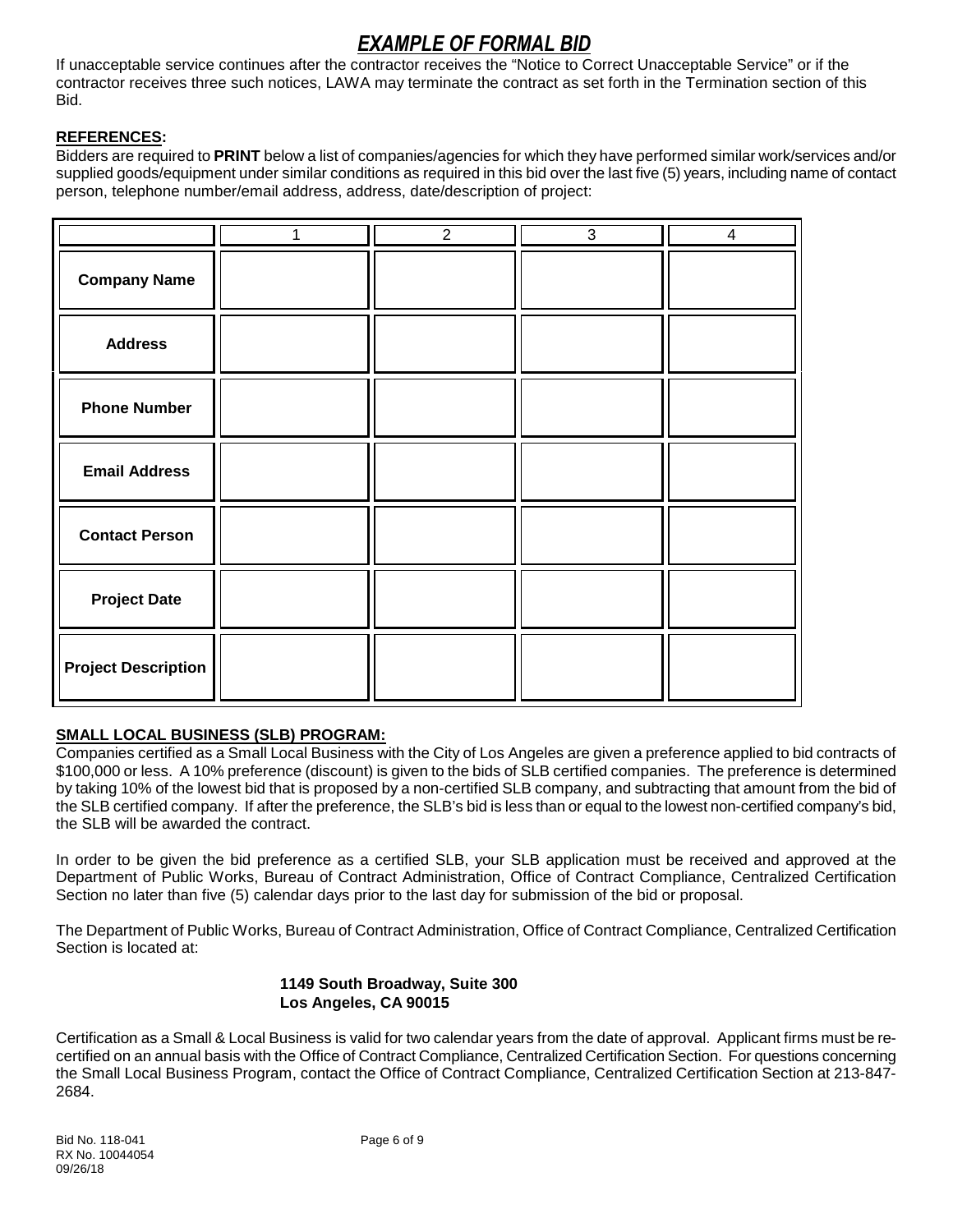**If certified SLB by the City of Los Angeles, you must indicate bidder certification number here: \_\_\_\_\_\_,** and/or, submit a copy of your certificate with your bid. Submission of your certificate is highly desired.

## **GENERAL CONDITIONS:**

The request for bid is subject to the attached "General Conditions"

#### **INVOICE INSTRUCTIONS:**

The request for bid is subject to the attached "Invoice Instructions".

Note:

LAWA Accounts Payable offers the optional service of electronic payment via Automated Clearing House (ACH). To request this service, complete the attached Vendor Set Up Request Form for Automated Clearing House (ACH) and submit form with the required documentation to the address or email stated on the form.



## **TABULATION OF BID RESULTS:**

Procurement Services Division will make every effort to tabulate and post the bid results within seven (7) business days from the bid due date. Bid results shall be made available for public inspection at:

Procurement Services Division, 7301 World Way West, 4<sup>th</sup> floor, Los Angeles, CA 90045.

#### **Bid results will not be communicated over the telephone or by fax**.

Bidders wishing to obtain bid results may either:

- 1. Attend the public bid opening, or
- 2. Submit a written request with the bid response referencing the bid number and a self-addressed stamped envelope, or
- 3. Select the web site [www.labavn.org.](http://www.labavn.org/)

#### **Note: You must login to www.labavn.org to open the bid recap document.**

If this is your first visit, select "Register" at the top of the [www.labavn.org](http://www.labavn.org/) screen and complete the requested information. When your registration is complete, you will receive an e-mail with your login information**.**

To view the bid results (recap):

- Type [www.labavn.org](http://www.labavn.org/) in your web browser and press "Enter"
- Select "Login" at the top of the screen and follow the instructions
- Select "Search" at the top of the screen
- Select "Department" and select "Airports, Los Angeles World"
- Select "Status" and select "Closed"
- Select "Type" and select "Request for Bid"

## **If you know the bid number**:

- o Select "Keyword" and enter the bid number in the format 116-XXX for formal bids or L1004XXXXXX for letter bids (also known as fax or e-mail bids)
- o Select the "Search" button at the bottom of the page
- o Select the bid and a summary page will open
- o At the bottom of the page, select "Bid Recap"

#### **If you don't know the bid number**:

- o Select the "Search" button at the bottom of the page
- o A list of all closed bids issued by Los Angeles World Airports will be displayed with the most current bids on top.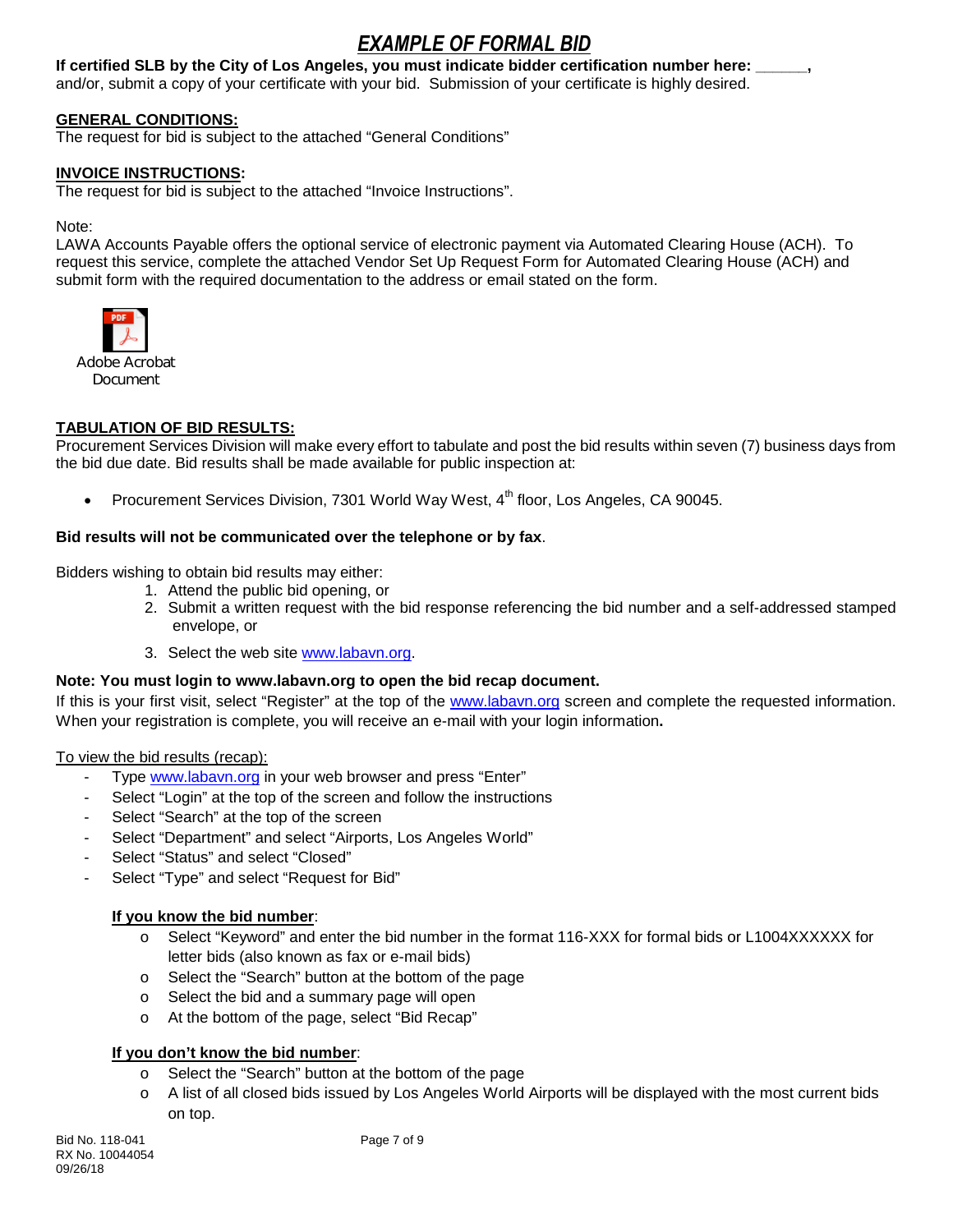- o Select the bid that you are interested in and a summary page will open
- o At the bottom of the page, select "Bid Recap"

#### **ADMINISTRATIVE REQUIREMENTS:**

The attached Administrative Requirements, General Conditions and Invoice Instructions apply to this Bid. Failure by the bidder to retrieve, read, fill out, comply with and return the Administrative Requirements with the bid response, may render the bid non-responsive.

#### **"NO BID" RESPONSES:**

If you are not submitting a bid for the attached items/project, do take a moment to tell us about your decision. LAWA is interested to hear from companies that decide not to bid.

You can download the "No Bid" form from the [www.labavn.org](http://www.labavn.org/) website, complete form and return via e-mail or fax (see page 1) to the Procurement Analyst. "No bid" responses are due on or before the due date and specified time.

Note:

If you do not provide the material/service requested in this RFB, you need not res